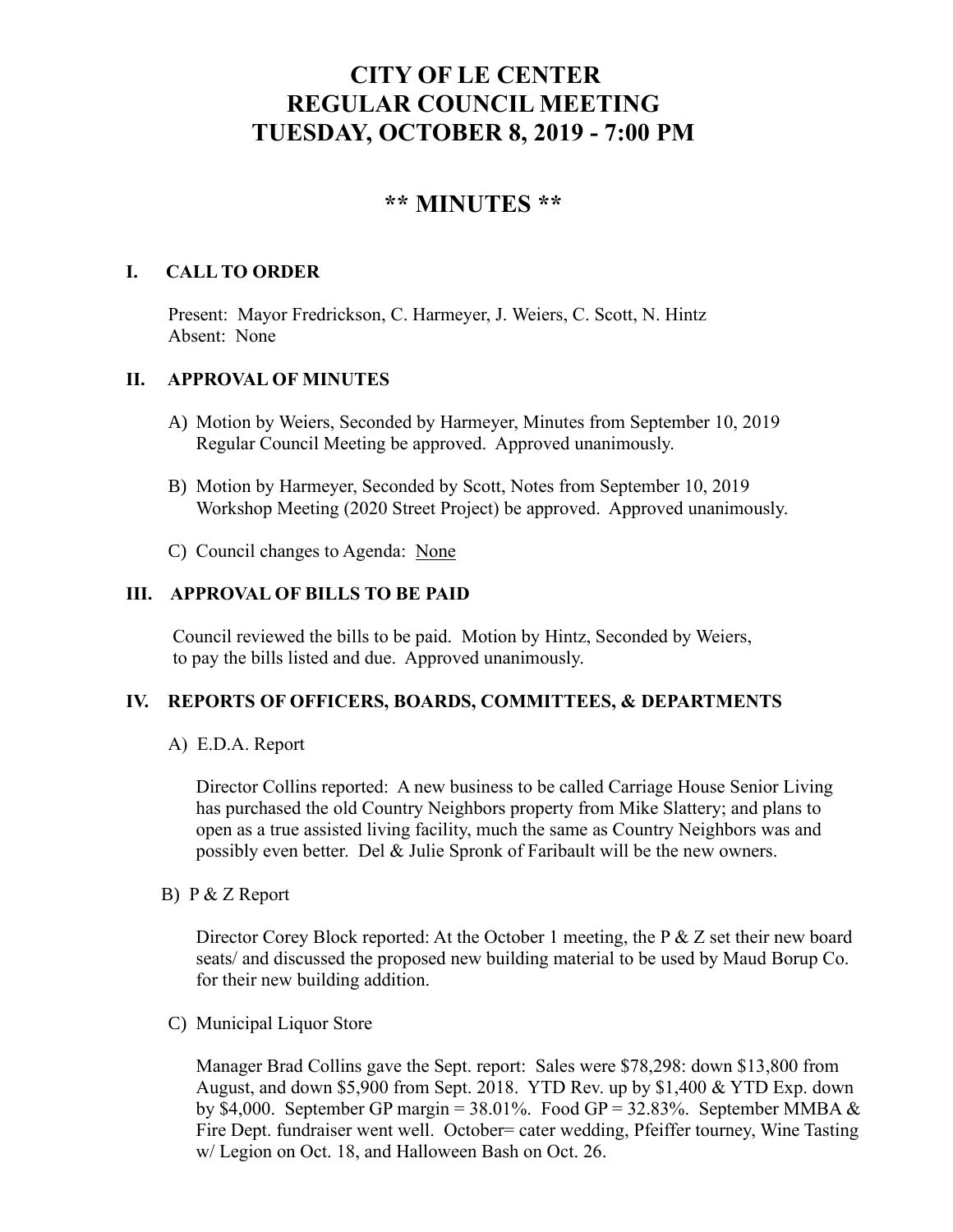D) Police Department

Police Chief Pfarr reported on the police activities for month of September: 183 calls  $(a)$  2,631 miles patrolled/ total calls up 9%, total miles up 10% for the year. Pfarr also reported: Officer Tupy has resigned to take a position in Montgomery; the open job has been posted. Shifts are being covered with P/T help. A stolen vehicle incident and many vehicles being prowled are on-going investigations. No word on new squad car delivery.

- 1) Motion by Harmeyer, Seconded by Weiers, to adopt **Resolution No. 2019I**, thereby adding P/T officers Peters and Navejas to the Police & Fire Plan membership as required by the state guidelines. Approved unanimously.
- 2) Mayor Fredrickson assigned the following to the hiring committee for new F/T police officer: Josh F./ Bob P./ Christian H./ Chris C./ Atty Moran.
- E) Water, Sewer, Streets, Parks Departments

Public Works Supt. Curt Roemhildt reported:

- Water- finished flushing & looping hydrants/had to purchase a new water meter reader system upgrade/ replace a valve to keep re-circulating pump at water tower operating.
- Parks- finished re-painting the hockey boards.
- Street- continue sweeping the streets for leaves/ taking the flowers down.
- Pool- replaced one door at the pool with sliding door; works well.
- Refuse- haul leaves & compost to SMC Mankato/ trimming trees in spare time.
- F) Bolton & Menk Engineering
	- 1) Engineer Hawbaker reported: working on the presentation for the November 5 public improvement hearing for the 2020 street project.

#### **V. PUBLIC FORUM**

.

Mayor Fredrickson invited comments on the proposed 2020 budget and levy. (none)

There were no other petitions, requests, or communications from the general public.

#### **VI. OLD BUSINESS**

A) Mayor Fredrickson reminded all present of the Wednesday, October 9  $\omega$  7:00 pm city wide public hearing at city hall to discuss solid waste & recycling collection process.